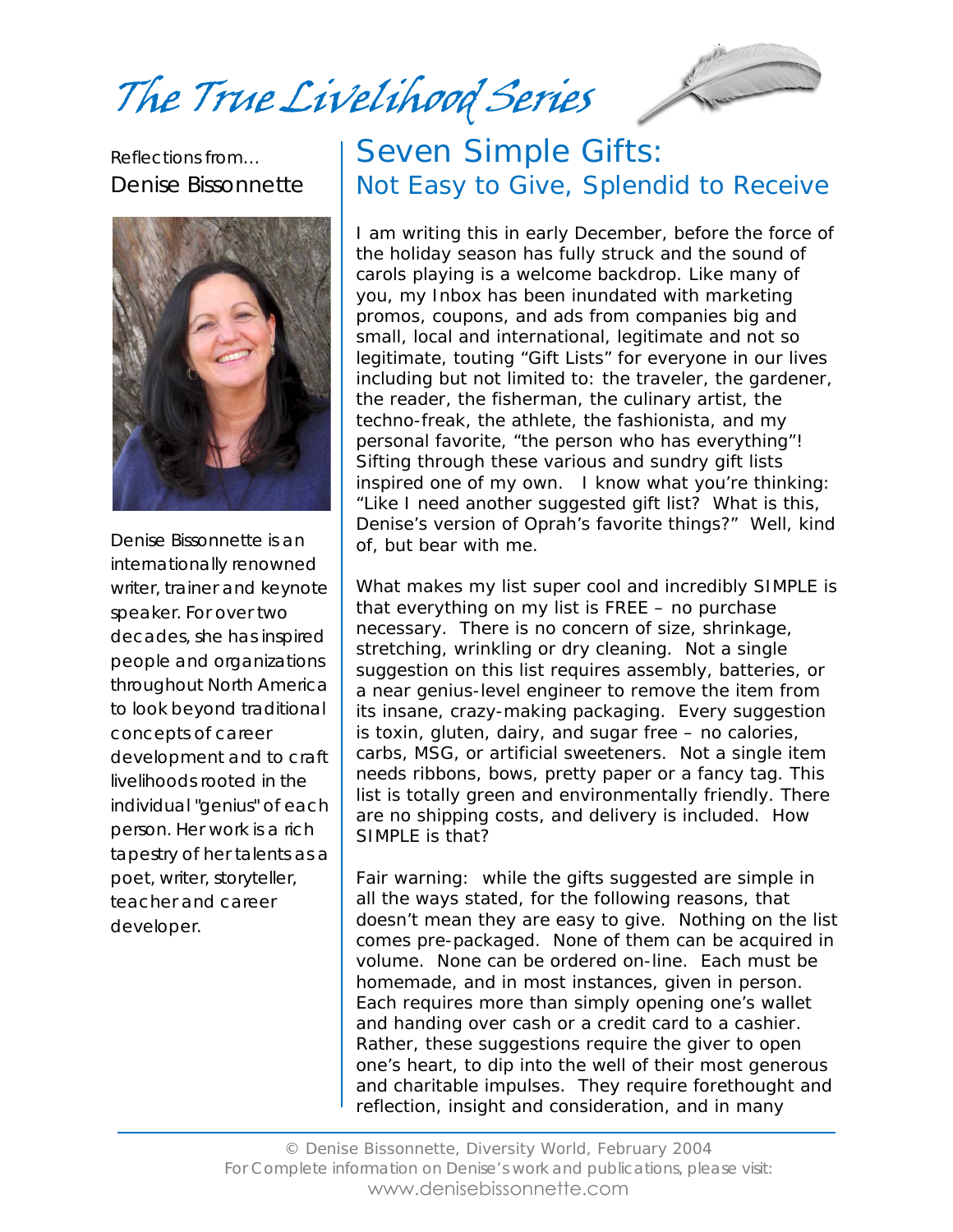cases, selflessness and humility. (Yeah, Yeah, Amazon is suddenly looking more appealing.) So, let's get to the list.

Denise's Suggested List of Seven Simple, Splendid Gifts:

1. Visibility

Many people in the world feel totally invisible – unseen, unheard, unnoticed. What a lovely thing that we can, in any moment, offer someone the gift of visibility. I love the story of Mother Teresa who was interviewed on a radio show in Denver and asked by the commentator, "Mother, what can we do for you to make your stay here in Denver most comfortable and enjoyable?" She responded, "I have everything I could possibly need. If you want to do something for me, consider this. Go look into the face of someone who is on the street, someone who is homeless, or lost. Go, look into their eyes and let them know that they are not alone in the world – that you actually see them!"

What she is suggesting here is not so much about throwing a coin into a cup, but about connecting, even for a few seconds, as a fellow human being. What she is asking is that we not avoid eye contact and step over or around people because they make us feel uncomfortable in their poverty or misfortune, but to swallow our discomfort and respond, instead, out of our deeper sense of humanity. A smile, a bow of the head, a friendly "hello" – some small gesture that expresses, "I see you – you are not alone in the world" can be a profound gift, and we don't need to be Mother Teresa to give the gift of visibility! Many of the people who come to us for help and support feel "invisible" in their own way – unemployment has a tendency to do that! Think about ways to make people feel seen and heard, including the remaining six suggestions.

2. A heartfelt compliment

Nothing so feeds the spirit of another person than genuine affirmation and praise. Everyone wants to feel as if their presence is precious in the workplace, in the classroom, in the family, in the neighborhood. Every day we interact with people who are hungry for a little acknowledgment. To stop, notice, and comment on what a person is doing right is a gift we can give in just about any situation – to our spouse, our children, our co-workers, our students or clientele, and those who serve us in the world. The compliment may be about something specific like "I am so proud of how you have persisted in the pursuit of your goals", "Nice job yesterday on the report", or "You are showing so much improvement lately" to something more general like "You have a such a nice smile", "I really like how colorfully you dress," or "You have such a calming presence – I really like being around you." When we pause to consider what we might affirm in another, we will rarely fail to see something worth praising.

### 3. Thanks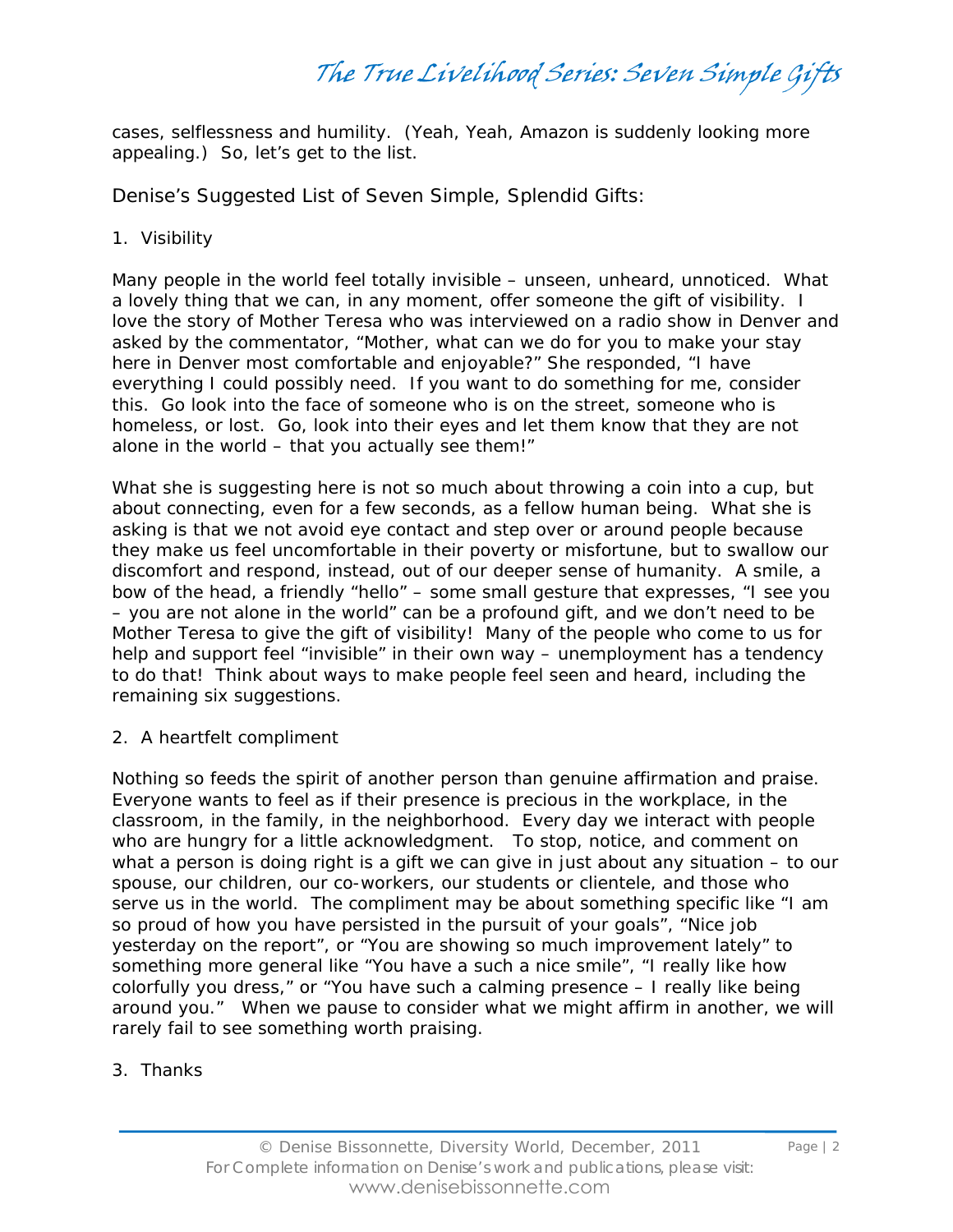The True Livelihood Series: Seven Simple Gifts

A lot has been written in recent years about cultivating "an attitude of gratitude" and I am all for it! Clearly, noticing the many ways in which we are blessed is a wonderful way to find joy in our everyday experience, to live in the present, and to gain perspective when facing challenges. What I would add to the "attitude of gratitude", however, is the practice of expressing our thanks and communicating our appreciation! Feeling gratitude and not expressing it is like wrapping a gift, but failing to give it.

It's astounding how much we take for granted in the ways in which we are served, attended to, and cared for by one another! What if we stopped long enough to discern the million and one ways the people around us make our lives easier, more comfortable, and convenient, and then actually took the time to tell them so? For example: Thank you for making the coffee everyday … it's so nice to come into the office to the aroma… Thank you for your patience with my paperwork- I know it can't be easy for you to wait on me every week… Thank you for always being on time. It's really refreshing and makes me glad that I am your Employment Specialist... Thank you for setting the room up for us this morning – you helped to make this day a success... Thank you for pairing my socks – I'm losing less of them lately... Thank you for the innumerable ways you work to make the holidays special for this family. I think we can all appreciate the sentiment behind the words of Meister Eckhart when he said, "If the only prayer we ever said was "thank you", that would be quite enough.

#### 4. A sincere apology

This is a profound gift for someone you have offended or caused any level of hurt, embarrassment, or heartache, intentionally or unintentionally. For this to be a true gift, it is not simply wrapped in excuses or explanation that make you feel better about yourself in the situation – it is wrapped rather in acknowledgement of the other person's hurt or discomfort, extended with heartfelt humility. Think about those around you who may be waiting for an apology, or who would be totally blown away by such a gift. This is one of those gifts that can be given in the moment or years after the original offense. There is no expiry date on a good apology! This can be given through email, but preferably in person, over the phone, or written in one's own hand. In the truest spirit of the gift, however, it should be given without expectation of how it is received. The apology is gift enough.

#### 5. Forgiveness

If you have ever been truly forgiven for a past transgression, you know that there is no way of describing the immensity of this gift. What makes it so difficult to give? Every situation is different and offers its own complexity, but when we consider that tomorrow is not promised, that today is all we can be certain about – why would we choose to hold a grudge rather than free ourselves of its burden? Holding grudges makes us small-spirited and closed-hearted. Some say, "I'll forgive, but I will not forget." Henry Ward Beecher once said that is just another way of saying, I will not forgive. He advised, "Forgiveness ought to be like a canceled note – torn in two, and burned up, so that it never can be shown against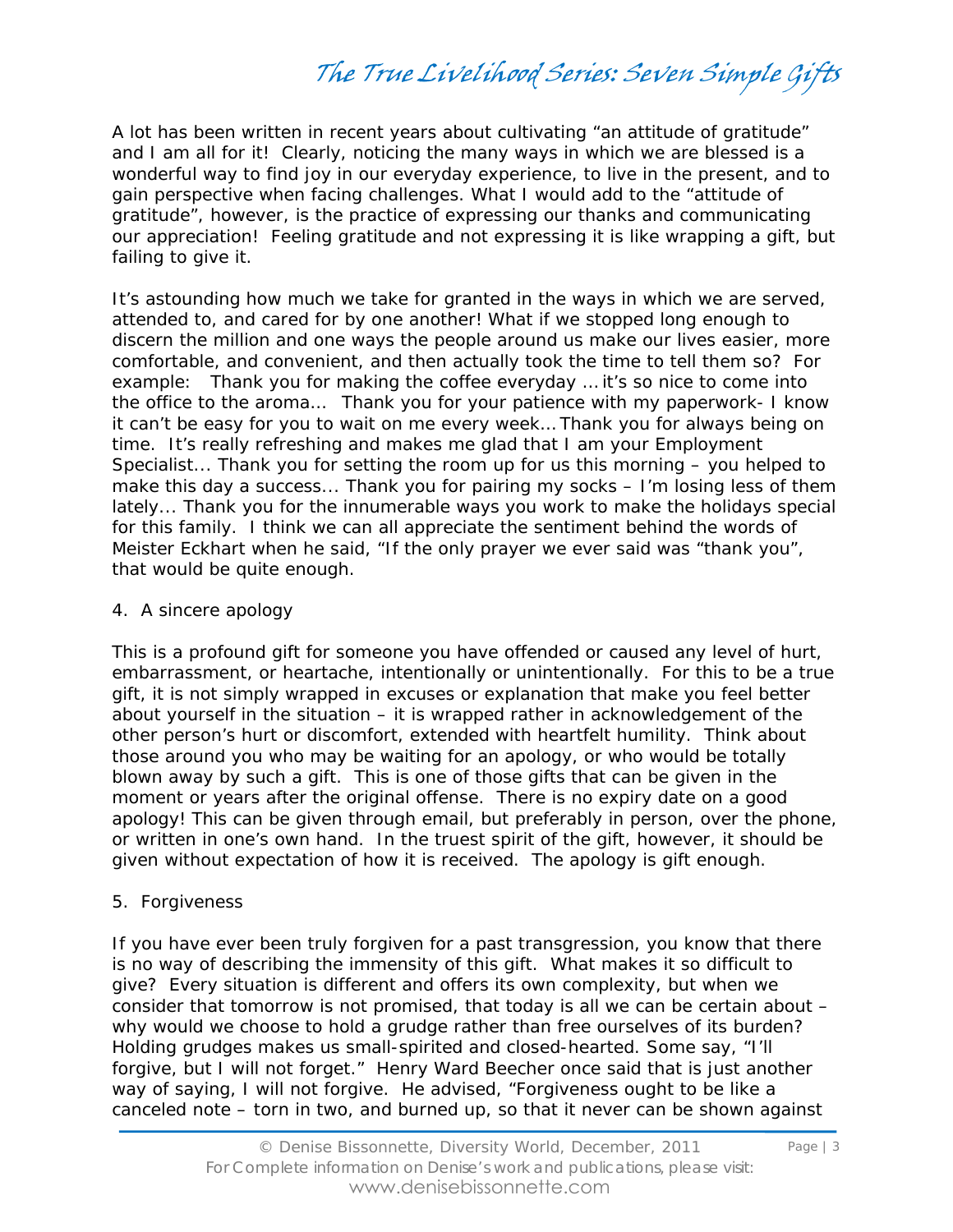The True Livelihood Series: Seven Simple Gifts

one again." Now that is a gift! What canceled note can you tear in two and burn, the ashes of which would represent the ultimate gift for that someone for whom you have held resentment or bitterness?

6. The benefit of the doubt

Wouldn't it be amazing if you could feel completely confident that the people with whom you live and work always assumed your best intentions, regardless of the ways in which circumstances unfold? What if there was room for you to "blow it", not having to fear that others will be thinking the worst of your intentions? What if you knew that you would be considered "innocent until proven guilty", not just in the courtroom, but in the hearts and minds of the people with whom you share your life? Wow, the benefit of the doubt, now there's a gift!

What would it take for us to defer from judging or categorizing someone based on our experience of that person from the past? What would it take to view them in their best light, assuming their best intentions? Among other things, it would take a spirit charitable enough to accept another's differences, weaknesses and shortcomings. It would require having patience with someone who has let us down, or the self-discipline and restraint from acting on the impulse to become offended when someone doesn't handle something the way we hoped. Managing our expectations with regard to how others respond in the world would also be helpful.

#### 7. Kindness

Let me share a few beliefs about kindness that I included in a previous article; *Invoking the Way of Kindness…*

*Kindness is powerful*. Even the smallest act of kindness has the power to heal, transform, resurrect, empower, and comfort another person. Kindness is timeless and universal. All human beings understand the language of kindness. It crosses all borders and requires no interpreters. Kindness brings out the best in us, eliciting finest instincts and inspiring a largeness of spirit, appealing to the expansive and generous side of our nature. Kindness melts judgment and puts the gale force of compassion at our backs. It invokes empathy and provides a bridge to understanding. Kindness is rooted in the desire and conviction that we can make the world (or someone's world) a lovelier place one small act at a time.

*Kindness is simple.* It requires gestures no more elaborate than a simple nod, a word spoken in a warm tone of voice, or the gift of restraint when we were about to say or do something that could be hurtful to another. The ways in which kindness can be expressed and demonstrated are wideranging and infinite, often arising spontaneously and naturally in small, unsuspecting moments.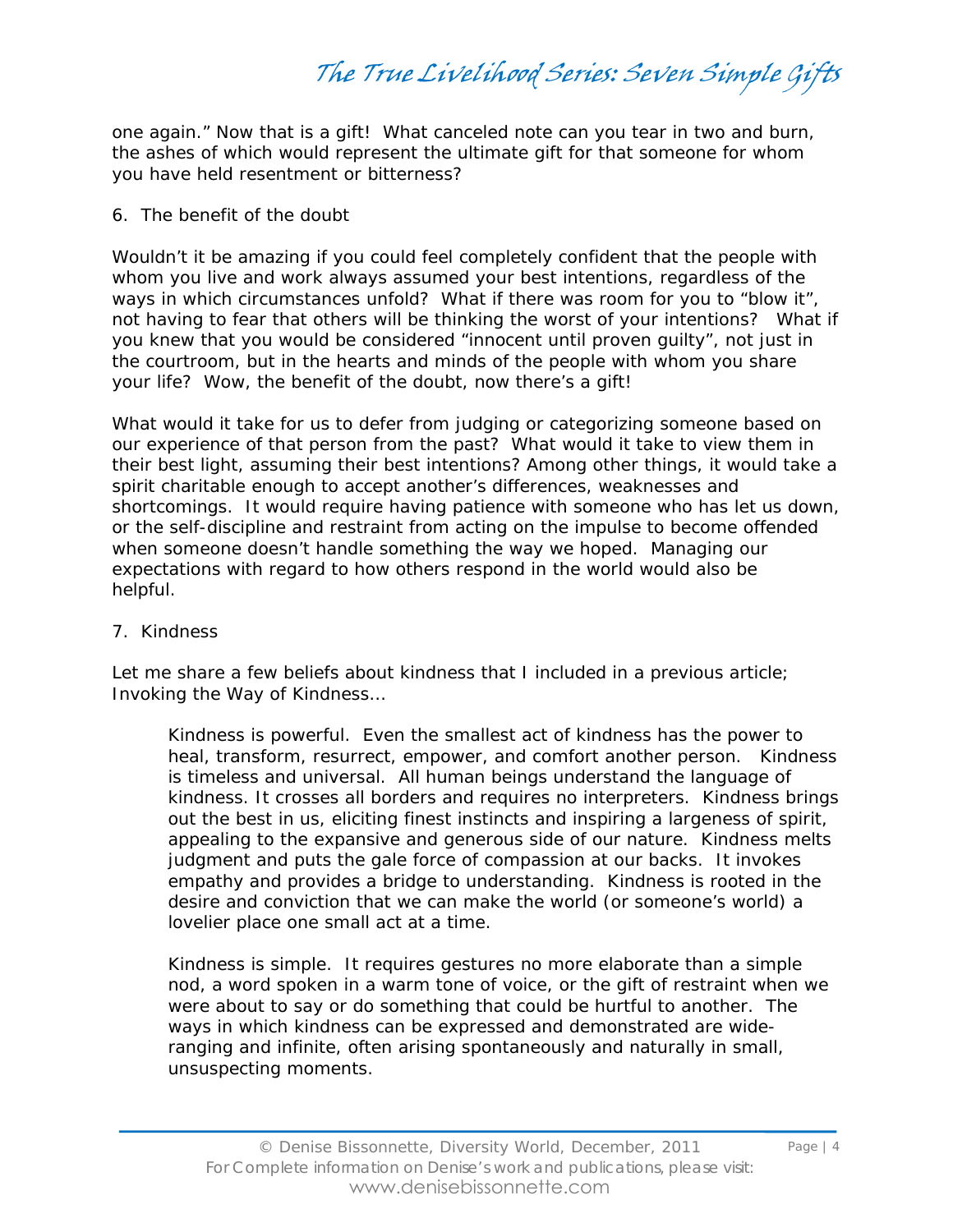*Kindness has no downside.* There are no strings attached. It asks nothing from us but to be given away. It has no ulterior motive. It can't be forced or stolen. It can only be given freely and it asks nothing in return. It is ruled by the larger power of cause and effect, and therefore it is not subject to interpretation, motive, or intent. It just is what it is, without pretense or posturing. The motive of kindness is kindness.

*Kindness is limitless*. There is an inexhaustible supply of kindness from which we may draw each and every day. Kindness begets kindness, so there's no fear of ever using it up, running out, or coming up short. Kindness is and always will be available to us in direct proportion to our inclination, desire, and capacity to express it. The gift that keeps on giving.

#### Splendid to Receive?

I entitled this article Seven Simple Gifts: Not Easy to Give, Splendid to Receive. I think it's pretty obvious what makes these gifts simple, and yet not necessarily easy to bestow. But how about the splendid part? I ask you, dear reader, to assess for yourself, what it is like to be on the receiving end of these gifts. Please take a moment and consider what it felt like the last time you received the following:

- Someone making you feel seen and heard in a situation in which you felt invisible;
- A heartfelt compliment that came from someone with no agenda;
- Genuine thanks and appreciation for something you do every day;
- A sincere apology that helped heal a hurt, heartache, or a misunderstanding;
- Forgiveness which freed you from the burden of guilt, blame or shame;
- The benefit of the doubt in a situation where you appreciated not being unfairly judged or criticized;
- A kindness from someone that touched you deeply.

It is my fondest hope that recollections of having received each of these gifts from someone at some time in our lives will inspire the giving of these same gifts with wholehearted, wide-ranging, no holds barred generosity on our parts. In the words of Sam Levinson, "The tender loving care of fellow human beings will never become obsolete because people, even more than things, have to be restored, renewed, revived, reclaimed and redeemed. We do this for one another through the gifts of the human spirit."

From my heart and home to yours – many blessings!

<sup>©</sup> Denise Bissonnette, December 2011 (If not used for commercial purposes, this article may be reproduced, all or in part, providing it is credited to "Denise Bissonnette, Diversity World www.diversityworld.com." If included in a newsletter or other publication, we would appreciate receiving a copy.) This article was adapted from its original version, published in Denise's *True Livelihood Newsletter*.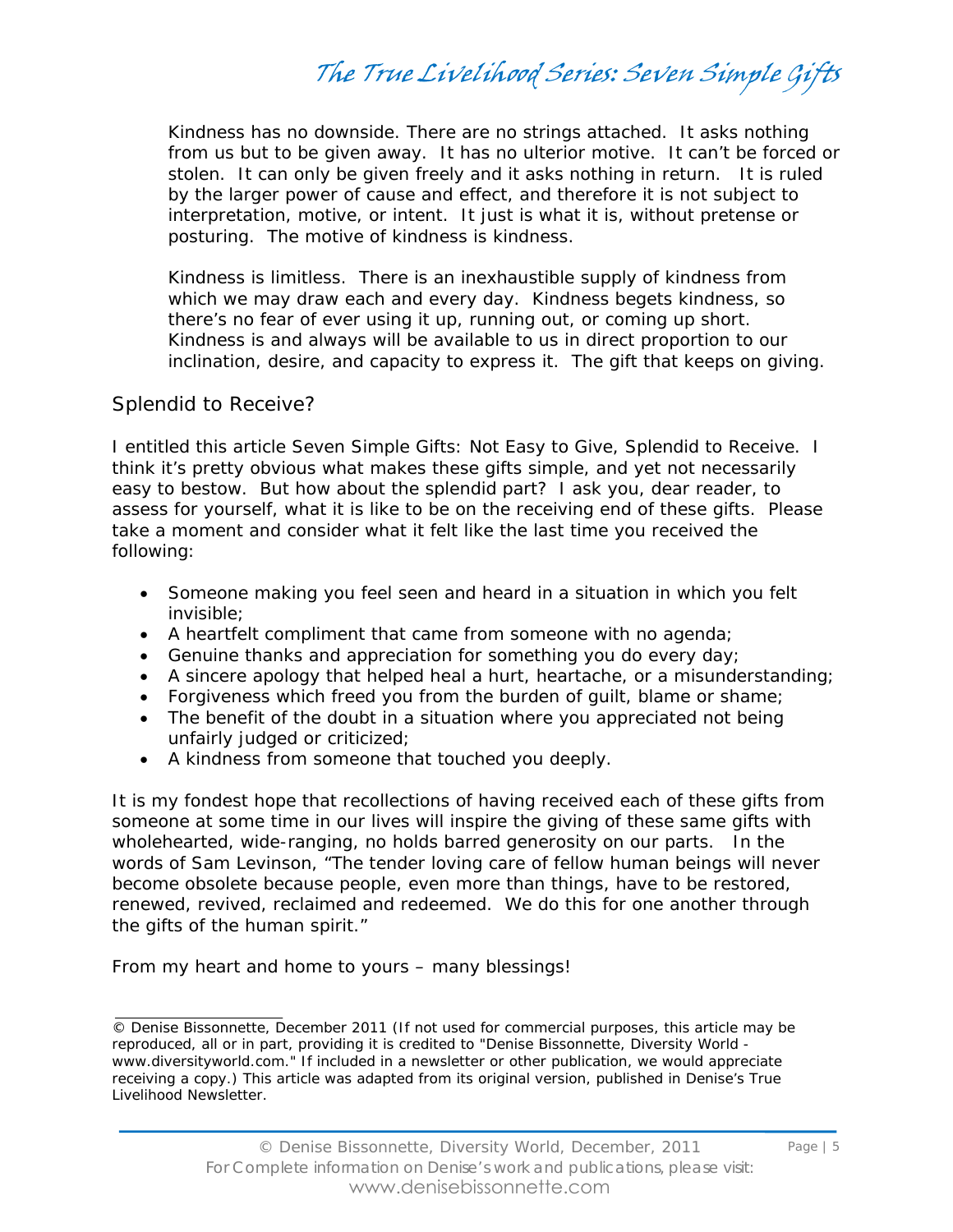

### A Yuletide Toast

By Denise Bissonnette

To greetings handwritten, good cause to be smitten, Warm pockets for hands that lost the stray mitten. To cold winter's night, a magical sight, Solstice lanterns aglow with soft colored light. To cedar and pine, aromas divine, Peppermint, cocoa, and spiced mulled wine. To holiday baking, and much merry making, A conspiracy of joy and festive partaking. To hot buttered rum, a jingle bell hum, And small drums beating a rumpa pum pum. To striped candy canes, red and green paper chains, The root toot tooting of little toy trains. To angels on high, and reindeer that fly, The star like a beacon that lights up the sky. To mistletoe kisses, and whimsical wishes, And skaters that circle with swift swishing swishes. To snowfalls that please, among glistening trees, The cheery chirp chirping of small chickadees. To Yule logs burning, young hearts yearning, Sweet dreams being dreamt while round earth's turning. To a season so rare, the season to care, "May these sensibilities last" – the heartfelt prayer. To letting of go the stress, letting Love be the guest, 'Tis the time for all to bless and be blessed. A cup of good cheer, a toast most sincere, Clink-clink, one and all, to a splendid New Year!

© 2011, Denise Bissonnette, Diversity World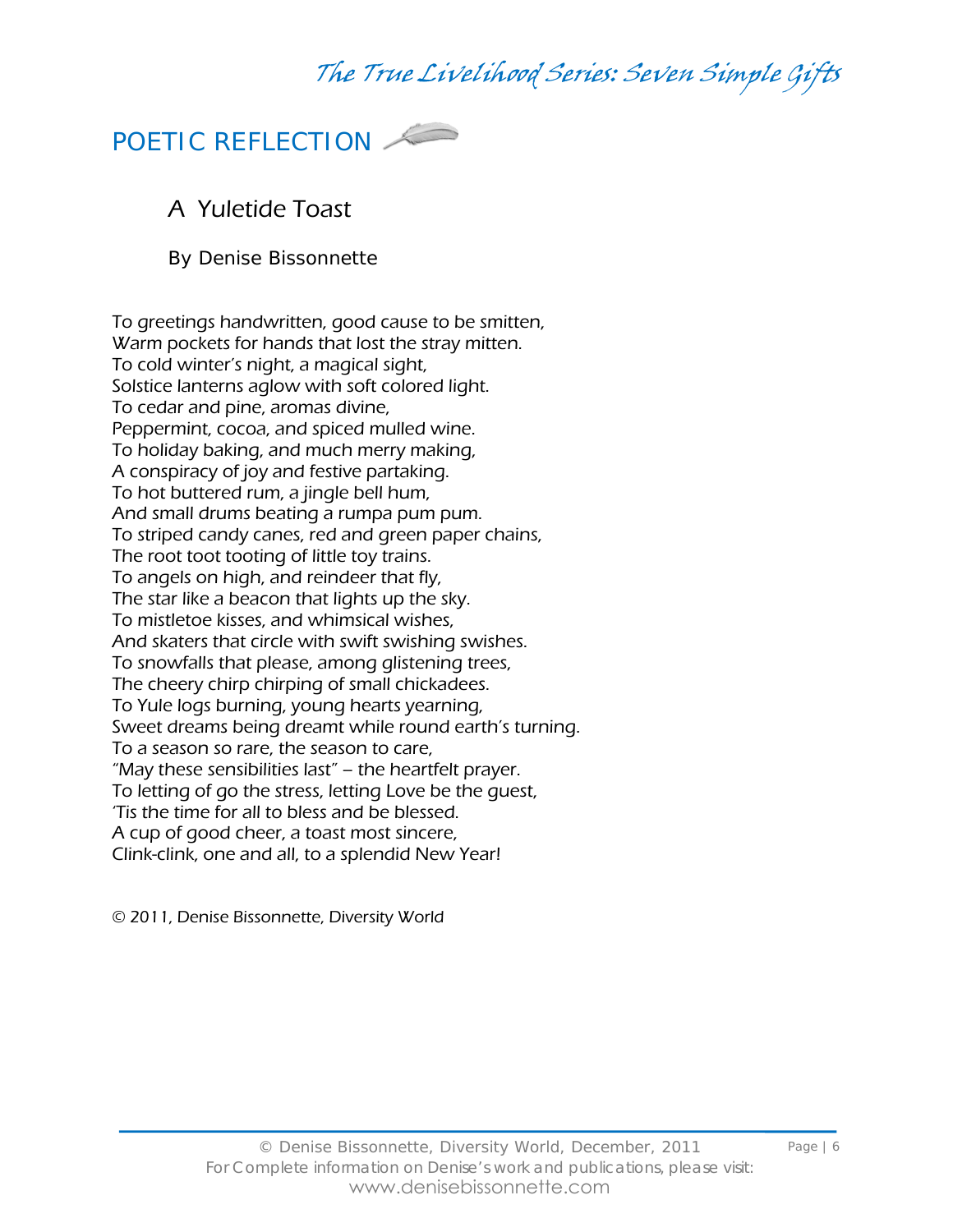

"Your most precious and valued possessions and your greatest powers are invisible and intangible. No one can take them from you. You, and you alone, can give them. You will receive abundance for your giving."

- The Dalai Lama

"However many holy words you read, however many you speak, what good will they be if you do not act upon them?"

- Buddha

"Giving credit where credit is due is a very rewarding habit to form. Its rewards are inestimable."

- Loretta Young

"Tolerance is giving to every other human being every right that you claim for yourself."

- Robert Green Ingersoll

"Forgiveness is the giving, and so the receiving, of life."

- George MacDonald

"Each person has inside a basic decency of goodness. If he listens to it and acts on it, he is giving a great deal of what the world needs most. It is not complicated but it takes courage for a person to listen to his own goodness and act upon it."

### - Pablo Casals